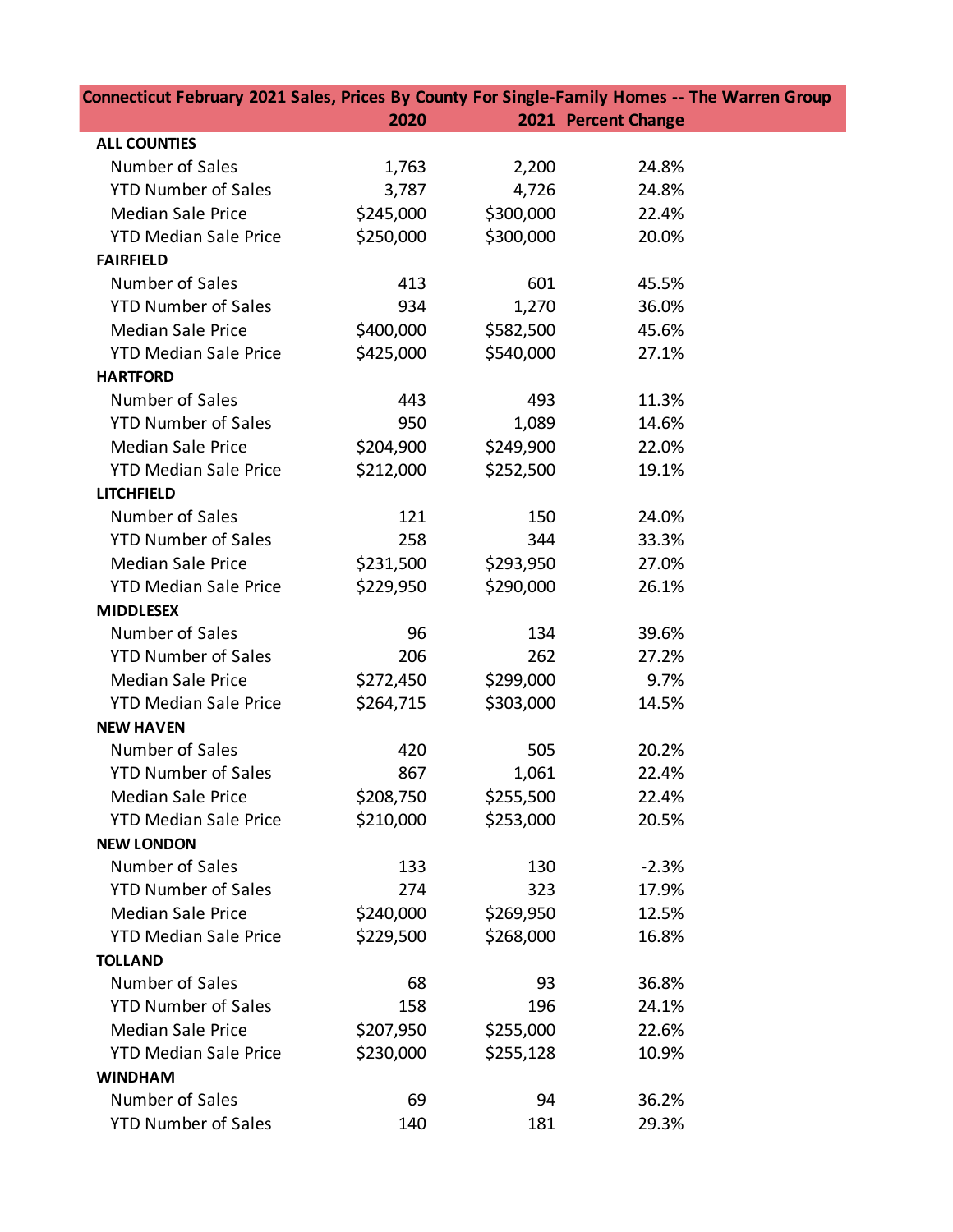| Median Sale Price            | \$215,000 | \$240,500 | 11.9% |
|------------------------------|-----------|-----------|-------|
| <b>YTD Median Sale Price</b> | \$208,750 | \$236,000 | 13.1% |

## **Connecticut February 2021 Sales, Prices By County For Condos -- The Warren Group**

|                              | 2020      | 2021      |          |  |
|------------------------------|-----------|-----------|----------|--|
| <b>ALL COUNTIES</b>          |           |           |          |  |
| Number of Sales              | 543       | 652       | 20.1%    |  |
| <b>YTD Number of Sales</b>   | 1112      | 1369      | 23.1%    |  |
| <b>Median Sale Price</b>     | \$160,000 | \$180,000 | 12.5%    |  |
| <b>YTD Median Sale Price</b> | \$160,000 | \$185,000 | 15.6%    |  |
| <b>FAIRFIELD</b>             |           |           |          |  |
| Number of Sales              | 167       | 232       | 38.9%    |  |
| <b>YTD Number of Sales</b>   | 367       | 489       | 33.2%    |  |
| <b>Median Sale Price</b>     | \$250,000 | \$270,000 | 8.0%     |  |
| <b>YTD Median Sale Price</b> | \$249,500 | \$275,000 | 10.2%    |  |
| <b>HARTFORD</b>              |           |           |          |  |
| Number of Sales              | 136       | 164       | 20.6%    |  |
| <b>YTD Number of Sales</b>   | 265       | 357       | 34.7%    |  |
| <b>Median Sale Price</b>     | \$156,500 | \$168,500 | 7.7%     |  |
| <b>YTD Median Sale Price</b> | \$149,000 | \$172,000 | 15.4%    |  |
| <b>LITCHFIELD</b>            |           |           |          |  |
| Number of Sales              | 20        | 29        | 45.0%    |  |
| <b>YTD Number of Sales</b>   | 30        | 59        | 96.7%    |  |
| <b>Median Sale Price</b>     | \$133,000 | \$117,000 | $-12.0%$ |  |
| <b>YTD Median Sale Price</b> | \$133,000 | \$120,000 | $-9.8%$  |  |
| <b>MIDDLESEX</b>             |           |           |          |  |
| Number of Sales              | 18        | 30        | 66.7%    |  |
| <b>YTD Number of Sales</b>   | 49        | 52        | 6.1%     |  |
| <b>Median Sale Price</b>     | \$133,000 | \$169,500 | 27.4%    |  |
| <b>YTD Median Sale Price</b> | \$140,000 | \$159,950 | 14.3%    |  |
| <b>NEW HAVEN</b>             |           |           |          |  |
| Number of Sales              | 147       | 149       | 1.4%     |  |
| <b>YTD Number of Sales</b>   | 299       | 292       | $-2.3%$  |  |
| <b>Median Sale Price</b>     | \$132,500 | \$155,000 | 17.0%    |  |
| <b>YTD Median Sale Price</b> | \$135,000 | \$155,500 | 15.2%    |  |
| <b>NEW LONDON</b>            |           |           |          |  |
| Number of Sales              | 28        | 28        | 0.0%     |  |
| <b>YTD Number of Sales</b>   | 54        | 66        | 22.2%    |  |
| <b>Median Sale Price</b>     | \$139,100 | \$189,950 | 36.6%    |  |
| <b>YTD Median Sale Price</b> | \$140,000 | \$165,000 | 17.9%    |  |
| <b>TOLLAND</b>               |           |           |          |  |
| Number of Sales              | 15        | 11        | $-26.7%$ |  |
| <b>YTD Number of Sales</b>   | 28        | 38        | 35.7%    |  |
| <b>Median Sale Price</b>     | \$137,500 | \$125,000 | $-9.1%$  |  |
| <b>YTD Median Sale Price</b> | \$112,500 | \$167,500 | 48.9%    |  |